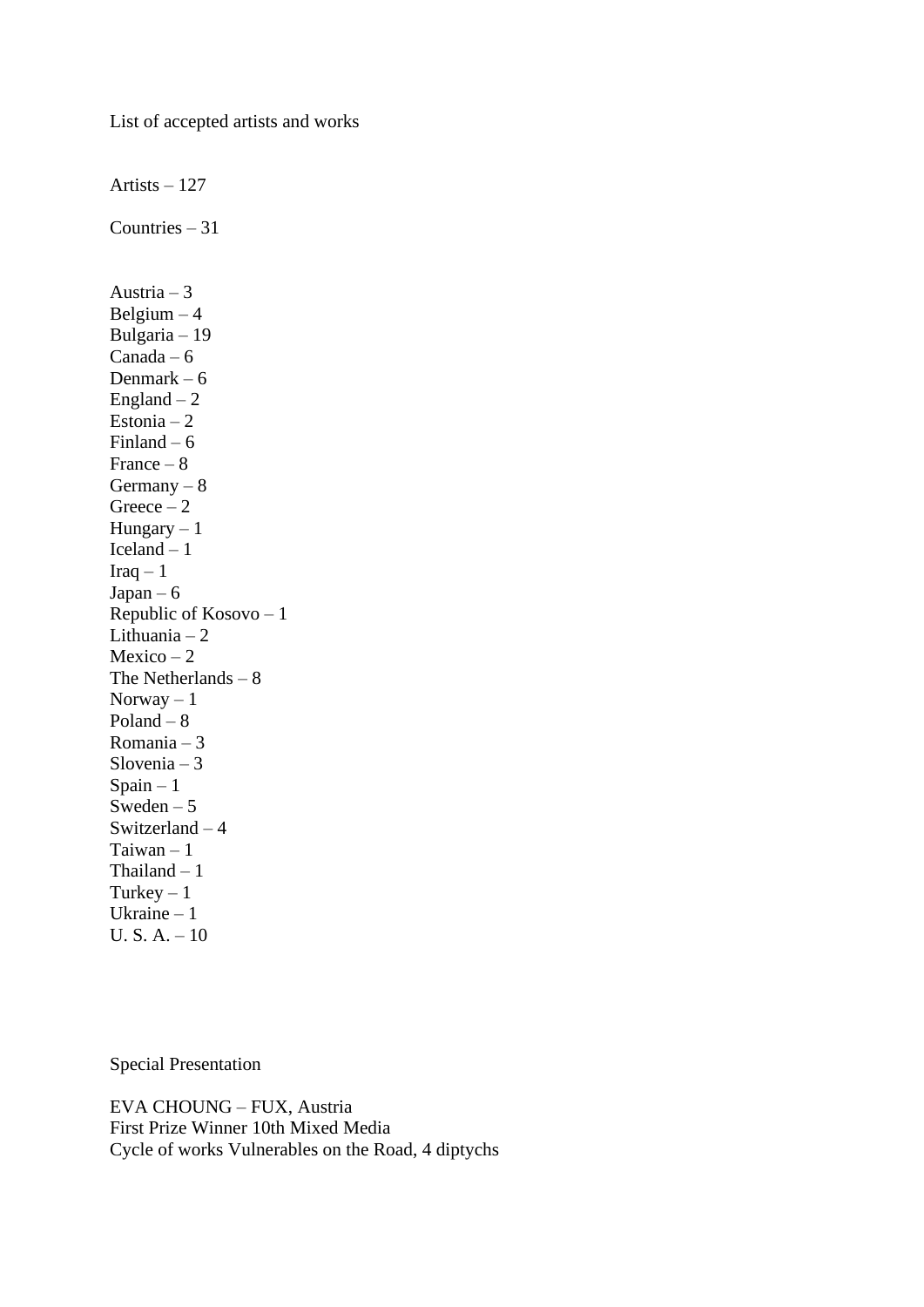Special Presentation

Artists – students from the National Art Academy, Sofia

Department of Printmaking, curator Assistant Prof. Rumyana Karastamova

## RUMYANA KARASTAMOVA, Bulgaria

- 1. Concrete Flowers Tulip I, 2020, Clay,  $10 \times 8$  cm  $80$
- 2. Concrete Flowers Tulip II, 2020, Clay,  $10 \times 8$  cm  $80$
- 3. Concrete Flowers Tulip III, 2020, Clay,  $10 \times 8$  cm  $80$

## ALEXANDAR LAZARKOV, Bulgaria

- 1. Cell Wearing Information I, 2020, Mixed Media, Diameter 8, 2 cm 55
- 2. Cell Wearing Information II, 2020, Mixed Media, Diameter 8, 2 cm 55
- 3. Cell Wearing Information III, 2020, Mixed Media, Diameter 8, 2 cm 55

## DIMITAR NIKOLOV, Bulgaria

- 1. Marble Pieces 1, 2020, Mixed Media, 9,8 x 9,8 cm 100
- 2. Marble Pieces 2, 2020, Mixed Media, 9,8 x 9,8 cm 100
- 3. Marble Pieces 3, 2020, Mixed Media, 9,8 x 9,8 cm 100

## ELENA KAPELOVA, Bulgaria

- 1. Wild, 2020, Linocut, Gouache, 15 x 15 cm 30
- 2. Hunger, 2020, Linocut, Gouache, 15 x 15 cm 30
- 3. Pond, 2020, Linocut, Gouache, 15 x 15 cm 30

## GERGANA IVANOVA, Bulgaria

1. The Maze, 2020, Linocut, 15 x 15 x 15 cm – 440

# KALOYAN ZHEKOV, Bulgaria

- 1. Kosara, 2020, Linocut, 15 x 15 cm 30
- 2. Eos, 2020, Linocut, 15 x 15 cm 30

## KRISTINA DAMYANOVA, Bulgaria

- 1. Collage I, 2020, Mixed Media on Paper, 15 x 15 cm 45
- 2. Collage II, 2020, Mixed Media on Paper,  $15 \times 15$  cm  $-45$
- 3. Collage III, 2020, Mixed Media on Paper,  $15 \times 15$  cm  $-45$

# STEFANI KOLEVA, Bulgaria

- 1. Fragility, 2020, Etching, 23,5 x 13,5 cm 95
- 2. Gleam, 2020, Etching,  $15.5 \times 11.5 \text{ cm} 35$
- 3. Through the Looking Glass (Self Portrait), 2020, Etching, 21 x 15 cm 95

## VERDZINIA VLACHKOVA, Bulgaria

- 1. Grass Zero, 2020, Mixed Media, 9,8 x 11 cm 150
- 2. Grass One, 2020, Dry Point, 9,8 x 11 cm 150
- 3. Grass Saten, 2020, Dry Point, 9,8 x 11 cm 150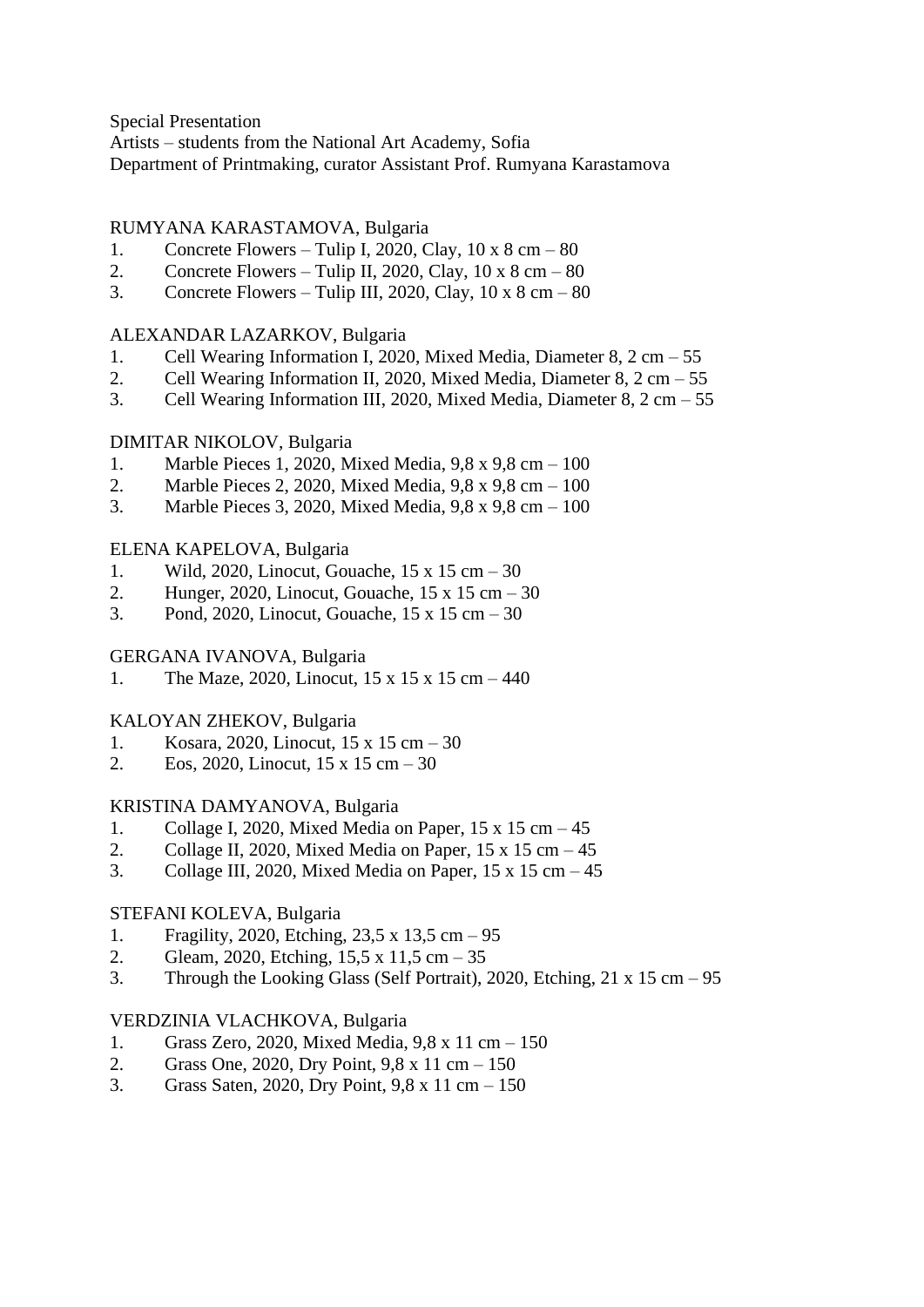Special Presentation

DANIELA WOLTER, Germany

- 1. From the Cradle to the Grave I III, 2018, Acrylic and Oil on Canvas, 7 x 7, 10 x 10 , 15 x 15 cm - 550
- 2. Darvoto na Sveta, Globe, Trunk, Roots, 2019, Oil on Canvas,  $3 \times 15 \times 15$  cm  $-550$
- 3. Analogia 2020, Corona, Earth, Bubbles, 2020, Oil on Canvas, 3 x 15 x 15 cm 550

Special Presentation

KITTY DOOMERNIK, The Netherlands

- 1. Stick Your Nose Somewhere I, 2020, Mixed Media on Canvas, 22 x 17 cm 50
- 2. Stick Your Nose Somewhere II, 2020, Mixed Media on Canvas, 22 x 17 cm 50
- 3. Stick Your Nose Somewhere III, 2020, Mixed Media on Canvas, 22 x 17 cm 50

Special Presentation

## KLAUS GROH, Germany

- 1. WACH, 2020, Collage, 21 x 15 cm 170
- 2. WIE, 2020, Collage, 21 x 15 cm 170
- 3. BH 2447, 2020, Collage, 21 x 15 cm 170
- 4. The Per, 2020, Collage, 15 x 15 cm 170
- 5. Revolution, 2020, Collage, 15 x 15 cm 170
- 6. Gel?, 2020, Collage, 15 x 15 cm 170

International Artists

### ADRIANA NIMANI KUTLLOVCI, Republic of Kosovo

- 1. Love, 2020, Acrylic on Paper,  $15 \times 15$  cm  $-40$
- 2. Sadness, 2020, Acrylic on Paper,  $15 \times 15$  cm  $-40$
- 3. Isolation, 2020, Acrylic on Paper,  $15 \times 15$  cm  $-40$

## AGNIESZKA JAWORSKA, Poland

- 1. Alternative World I, 2019, Digital Photograph, 15 x 15 cm 45
- 2. Alternative World II, 2019, Digital Photograph, 15 x 15 cm 45
- 3. Alternative World III, 2019, Digital Photograph, 15 x 15 cm 45

## ALEC BUITRON, U. S. A.

- 1. Rhino`s Precious Gem, 2020, Digital Photomontage, 10 x 15 cm 25
- 2. Nowhere but Home, 2020, Digital Photomontage,  $10 \times 15$  cm  $-25$
- 3. Nature Grows from Water, 2020, Digital Photomontage,  $10 \times 15$  cm  $-25$

## ALEXANDRU JAKABHAZI, Romania

1. Dialogue, 2020, Mixed Media, 15 x 15 cm – 60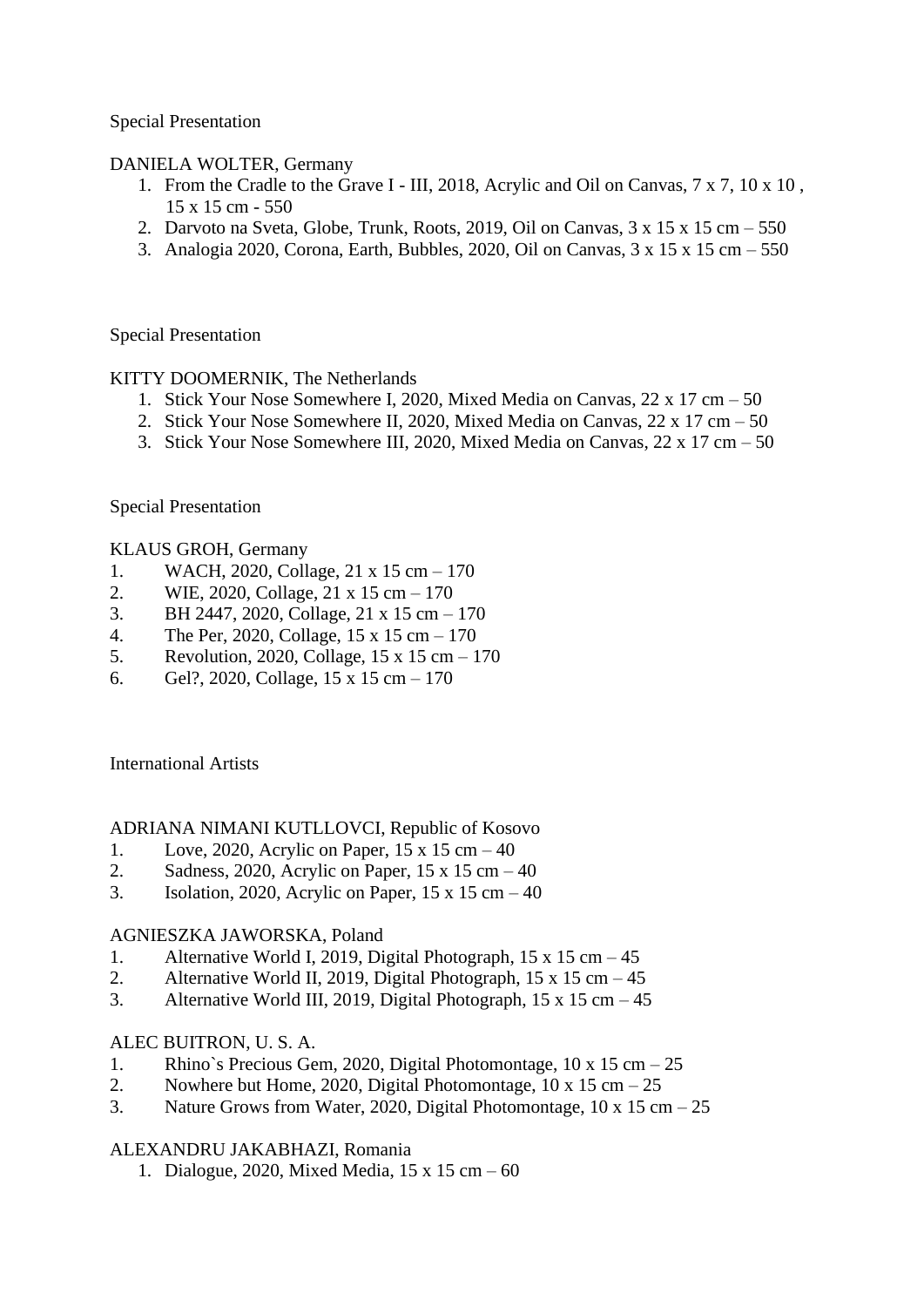2. Conflict, 2020, Mixed Media, 15 x 15 cm – 60

## AMARYLLIS SINIOSSOGLOU, Greece

- 1. Pebble I, 2020, Watercolor, 12,5 x 12,5 cm 110
- 2. Pebbles, 2020, Watercolor, 12,5 x 12,5 cm 110
- 3. Pebble II, 2020, Watercolor, 12,5 x 12,5 cm 110

## ANITA ELGEROT, Sweden

- 1. Man 1, 2020, Acrylic on Canvas, 11,5 x 11,5 cm 25
- 2. Man 2, 2020, Acrylic on Canvas,  $12 \times 12$  cm  $-25$
- 3. In Dreams, 2020, Acrylic on Canvas,  $12 \times 12$  cm  $-25$

## ANTHONY PESSLER, U. S. A.

- 1. October #1, 2020, Graphite on Drafting Film, 12,8 x 12,8 cm 250
- 2. October #2, 2020, Graphite on Drafting Film, 12,8 x 12,8 cm 250
- 3. October #3, 2020, Graphite on Drafting Film, 12,8 x 12,8 cm 250

## BE LAMBERTS, The Netherlands

- 1. Color My World 1, 2020, Mixed Media, 15 x 15 cm 120
- 2. Color My World 2, 2020, Mixed Media, 13,7 x 15 cm 120
- 3. Color My World 1, 2020, Mixed Media, 13,7 x 15 cm 120

## BERNADETTE MARECHAL, Belgium

- 1. Totem, 2019, Mezzotint, Vernis mou, Dry Point, 11,7 x 8,5 cm 100
- 2. Torche, 2019, Mezzotint, Vernis mou, Dry Point, 11,7 x 8,8 cm 100

## BIRGITTA HALLBERG, Sweden

- 1. Inside the Mirror I, 2020, Collagraphy,  $12.3 \times 10.3 \text{ cm} 80$
- 2. Inside the Mirror II, 2020, Collagraphy,  $12.3 \times 10.3 \text{ cm} 80$
- 3. Inside the Mirror III, 2020, Collagraphy,  $12,3 \times 10,3 \text{ cm} 80$

## BOBBY MOOR, Switzerland

- 1. Transformation 1, 2020, Acrylic on Cardboard, 17 x 17 cm 100
- 2. Transformation 2, 2020, Acrylic on Cardboard,  $17 \times 17$  cm  $-100$
- 3. Transformation 3, 2020, Acrylic on Cardboard,  $17 \times 17$  cm  $-100$

## BONNIE HELM – NORTHOVER, Canada

- 1. The Wind Changed, 2020, Mixed Media, Watercolor, 15 x 15 cm 50
- 2. The Earth Moved, 2020, Mixed Media, Watercolor,  $15 \times 15$  cm  $-50$
- 3. The Water Listened, 2020, Mixed Media, Watercolor, 15 x 15 cm 50

## CAROLINA ROSARIO NUNEZ DIAZ – CORRALEJO, Spain

- 1. Magic Teacher, 2020, Collage on Paper, Drawing and Cotton Thread, 15 x 15 cm 295
- 2. Matriz, 2020, Collage on Felt, Paper and Cotton Thread,  $15 \times 15$  cm  $-295$
- 3. Ropa al sol, 2020, Collage on Watercolor, Paper and Embroidery, 15 x 15 cm 295

## CATHERINE GAILLARD PEREZ, France

- 1. Woman 1, 2020, Ink on Paper, 15 x 15 cm 100
- 2. Woman 2, 2020, Ink on Paper, 15 x 15 cm 100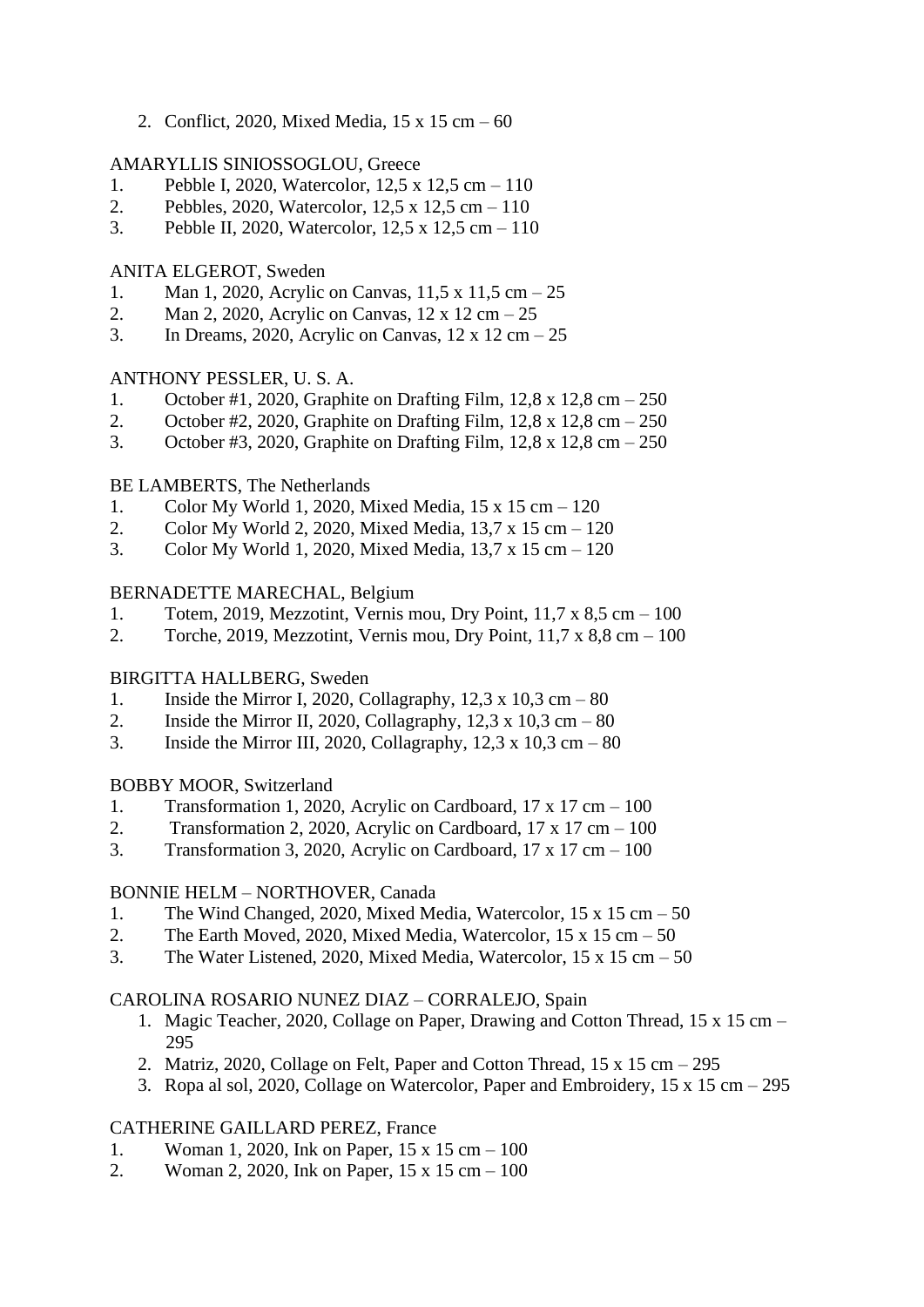3. Woman 3, 2020, Ink on Paper, 15 x 15 cm – 100

CHLOE DEE NOBLE, U. S. A.

1. A Harlequin Dream, 2020, Mixed Media, Greeting Card, 15 x 15 cm – 95

# CLAUDE CARRETTA, France

- 1. Notre Dame de Reims 1, 2020, Watercolor, 15 x 15 cm 100
- 2. Notre Dame de Reims 2, 2020, Watercolor, 15 x 15 cm 100
- 3. Notre Dame de Reims 3, 2020, Watercolor, 15 x 15 cm 100

# DAN McCORMACK, U. S. A.

- 1. Lenoir\_R\_06-28-20—3958, 2020, Pinhole Camera, Archival pigment print, 15 x 11,3 cm – no commercial value
- 2. Lenoir R 06-28-20—4656, 2020, Pinhole Camera, Archival pigment print, 15 x 11,3 cm – no commercial value
- 3. Lenoir\_R\_06-28-20—5703, 2020, Pinhole Camera, Archival pigment print, 15 x 11,3 cm – no commercial value

# DEBRA RADKE, U. S. A.

- 1. On the Clothesline Coming Undone, 2020, Collagraph, Hand colored, 20 x 27,5 cm – 80
- 2. On the Clothesline Floating Away, 2020, Collagraph, Hand colored, 20 x 27,5 cm 80
- 3. On the Clothesline Securely Tied, 2020, Collagraph, Hand colored, 20 x 27,5 cm 80

# DIANE CAMERON, Canada

- 1. Layers 1, 2020, Mixed Media (Ink and Acrylic on Paper), 15 x 15 cm 50
- 2. Layers 2, 2020, Mixed Media (Ink and Acrylic on Paper),  $15 \times 15$  cm  $-50$
- 3. Layers 3, 2020, Mixed Media (Ink and Acrylic on Paper),  $15 \times 15$  cm  $-50$

# DORTE BUNDESEN, Denmark

- 1. Me and Me, 2020, Mixed Media (Photo and Indian Ink),  $11.5 \times 15$  cm  $-200$
- 2. Boat, All alone, 2020, Mixed Media (Photo and Indian Ink),  $11.5 \times 15$  cm  $-200$
- 3. I am just a Cat, 2020, Mixed Media (Photo and Indian Ink),  $11.5 \times 15$  cm  $-200$

# DUSANKA JABLANOVIC, Switzerland

- 1. Expansion I, 2020, Collage: Polymer, Graphic, Acrylic, 10 x 10 cm 20
- 2. Expansion II, 2020, Collage: Polymer, Graphic, Acrylic,  $10 \times 10 \text{ cm} 20$
- 3. Expansion III, 2020, Collage: Polymer, Graphic, Acrylic, 10 x 10 cm 20

# EDUARD JAKABHAZI, Romania

- 1. Mickie Territory, 2020, Digital Art,  $15 \times 15$  cm  $-60$
- 2. Redemption, 2020, Digital Art,  $15 \times 15$  cm  $-60$

# ELINA AUTIO, Finland

- 1. The Wing, 2020, Inkjet Print, 15 x 15 cm 55
- 2. Reflection, 2020, Inkjet Print,  $15 \times 15$  cm  $-55$

ELISABETH JOBIN – SANGLARD, Switzerland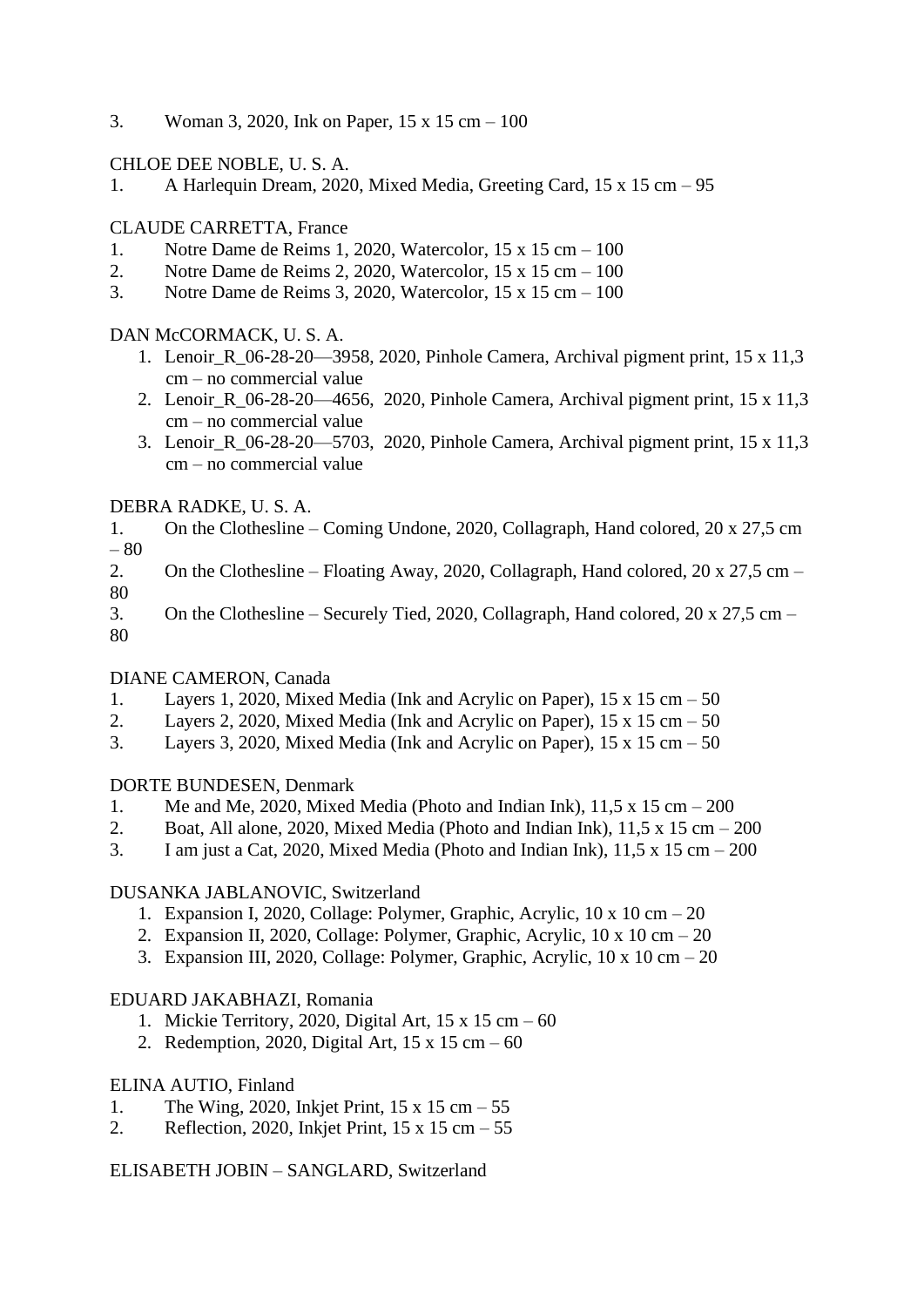1. BEGINNING OF LIFE IV, 2020, paper pulps added with various green acrylic pigments on canvas,  $15 \times 15$  cm  $-250$ 

## ELMAR PEINTNER, Austria

1. WOLF AND MASK, 2020, Pencil and Egg Tempera, 15 x 15 cm – 700

## ERNESTAS ŽVAIGZDINAS, Lithuania

- 1. Golden Autumn 1, 2020, Oil on Cardboard, 15 x 15 cm 75
- 2. Golden Autumn 2, 2020, Oil on Cardboard, 15 x 15 cm 75

## FLORENCE CHAPUIS, France

- 1. KITSUNE, 2020, Collage and Drawing, Acrylic, Felt, Pencil, 12,7 x 18 cm 150
- 2. KITSUNETSUKI, 2020, Collage and Drawing, Acrylic, Felt, Pencil, 18,9 x 14,7 cm 150
- 3. LANTERNES, 2020, Collage and Drawing, Acrylic, Felt, Pencil, 14,7 x 21 cm 150

## FRED MAES, Belgium

- 1. So What 1, 2020, Mixed Media (Installation), 14 x 14 cm 180
- 2. So What 2, 2020, Mixed Media (Installation),  $14 \times 14$  cm  $180$
- 3. So What 3, 2020, Mixed Media (Installation), 14 x 14 cm 180

## GERALD HUSHLAK, Canada

- 1. Purple, 2020, Ink on Paper, 14 x 14 cm 500
- 2. Green, 2020, Ink on Paper, 14 x 14 cm 500
- 3. Yellow, 2020, Ink on Paper, 14 x 14 cm 500

## HANNA GRZONKA – KARWACKA, Poland

- 1. HOMMAGE A ALINA SZAPOCZNIKOW, 2020, Digital Print, 15 x 15 cm 20
- 2. HOMMAGE A ANDRZEJ WROBLEWSKI, 2020, Digital Print, 15 x 15 cm 20
- 3. HOMMAGE A EDWARD KLOSINSKI, 2020, Digital Print, 15 x 15 cm 20

## HEIKE RENZ, Germany

- 1. L 101, Secret Plant 1, 2020, Watercolor and Ink on Paper, 15 x 15 cm 220
- 2. L 102, Secret Plant 2, 2020, Watercolor and Ink on Paper,  $15 \times 15$  cm  $220$
- 3. L 103, Secret Plant 3, 2020, Watercolor and Ink on Paper, 15 x 15 cm 220

## HELLE LOEHMUS, Estonia

- 1. White Christmas, 2020, Collage, 15 x 15 x 4 cm 150
- 2. Ibidem, 2020, Collage, 15 x 15 x 4 cm 150
- 3. Christmas is coming to Town, 2020, Collage,  $15 \times 15 \times 4$  cm  $150$

## HIROAKI SANO, Japan

- 1. VI, 2020, Woodcut, Watercolor, Japanese Paper, 16 x 16 cm 115
- 2. VII, 2020, Woodcut, Watercolor, Japanese Paper, 16 x 16 cm 115
- 3. VIII, 2020, Woodcut, Watercolor, Japanese Paper,  $16 \times 16$  cm  $-115$

## HOLGER RUDNICK, Germany

- 1. WOHIN 1, 2020, Watercolor, Cyanotype, 13 x 15 cm 170
- 2. WOHIN 2, 2020, Watercolor, Cyanotype, 13 x 15 cm 170
- 3. WOHIN 3, 2020, Watercolor, Cyanotype, 13 x 15 cm 170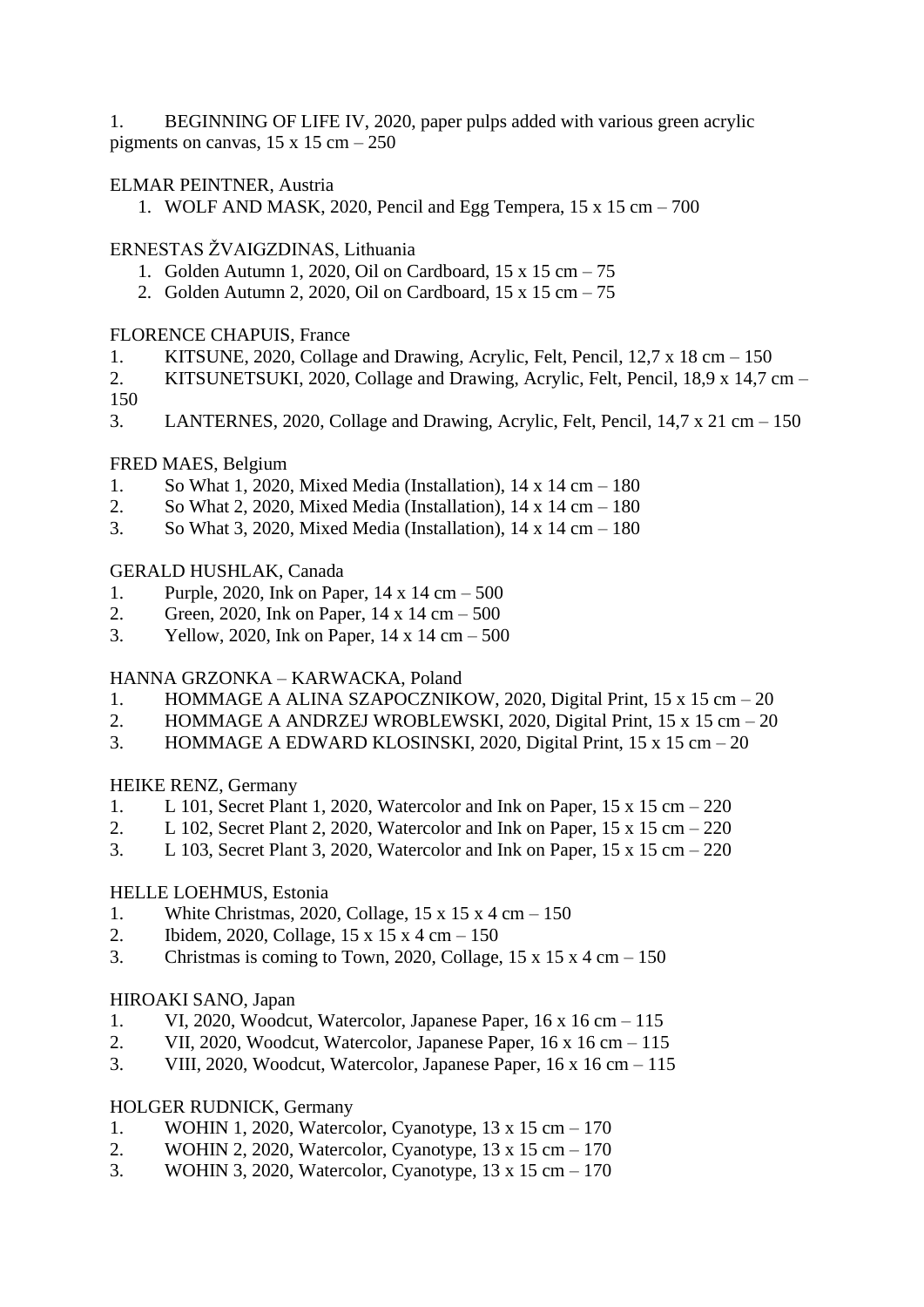## HULDA HREINDAL SIGURDARDOTTIR, Iceland

- 1. Autumn Kisses, 2020, Acrylic, Color Pencil, Felt Pens, 9 x 9 cm 159
- 2. Autumn Elves, 2020, Acrylic, Color Pencil, Felt Pens, 9 x 9 cm 159
- 3. Autumn Party, 2020, Acrylic, Color Pencil, Felt Pens, 9 x 9 cm 159

## ILDIKO BIRO, Romania

- 1. Urban Moment I, 2020, Mixed Media, 15 x 15 cm 70
- 2. Urban Moment II, 2020, Mixed Media, 15 x 15 cm 70

## ISAO KOBAYASHI, Japan

- 1. The Period of the Existence No 103, 2020, Digital Print,  $15 \times 15$  cm  $150$
- 2. The Period of the Existence No 104, 2020, Digital Print,  $15 \times 15$  cm  $150$
- 3. The Period of the Existence No 105, 2020, Digital Print,  $15 \times 15$  cm  $150$

## IZTOK SMAJS – MUNI, Slovenia

1. 6.10.2020, 2020, Acrylic and Pen on Paper, (neurodrawing painting)  $12 \times 12$  cm  $- 150$ 

## JAN WELLENS, Belgium

- 1. The Cry, 2020, Acrylic and Ink on Paper,  $15 \times 15$  cm  $140$
- 2. Keys, 2020, Acrylic and Ink on Paper,  $15 \times 15$  cm  $140$
- 3. Mountains, 2020, Acrylic and Ink on Paper,  $15 \times 15$  cm  $140$

## JEAN-JACQUES LECOQ, France

- 1. Abandonne, 2008, Pen and Ink, 10 x 15,5 cm 70
- 2. En apnee, 2012, Pen and Ink, 12,5 x 13,5 cm 55
- 3. De dos, 2010, Pen and Ink,  $9 \times 12$  cm  $-45$

## JAROSLAW KOZIOL, Poland

1. Three Visions from the misty Mountains Part I, 2020, Monotype, Gouache, 15 x 11  $cm - 50$ 

2. Three Visions from the misty Mountains Part II, 2020, Mixed Media, Glass, 15 x 11  $cm - 150$ 

3. Three Visions from the misty Mountains Part III, 2020, Monotype, Gouache, 15 x 11  $cm - 50$ 

### JOSEE WUYTS AND FRANS DE GROOT, The Netherlands

- 1. Fragments, 2020, Mixed Media Painting on Canvas, 10 x 10 cm 75
- 2. Movement, 2020, Mixed Media Painting on Canvas,  $10 \times 10 \text{ cm} 75$
- 3. Circle, 2020, Mixed Media Painting on Canvas,  $10 \times 10 \text{ cm} 75$

## JOSEPHINE ERNST, Denmark

- 1. Nothing is as before No 1, 2020, Photograph,  $15 \times 15$  cm  $-120$
- 2. Nothing is as before No 2, 2020, Photograph,  $15 \times 15$  cm  $120$
- 3. Nothing is as before No 3, 2020, Photograph,  $15 \times 15$  cm  $120$

## JOSINA VAN AMSTERDAM, The Netherlands

- 1. Trapped in a Golden Cage 1, 2020, Acrylic, Mixed Media, 15 x 15 cm 170
- 2. Trapped in a Golden Cage 2, 2020, Acrylic, Mixed Media,  $15 \times 15$  cm  $170$
- 3. Trapped in a Golden Cage 3, 2020, Acrylic, Mixed Media, 15 x 15 cm 170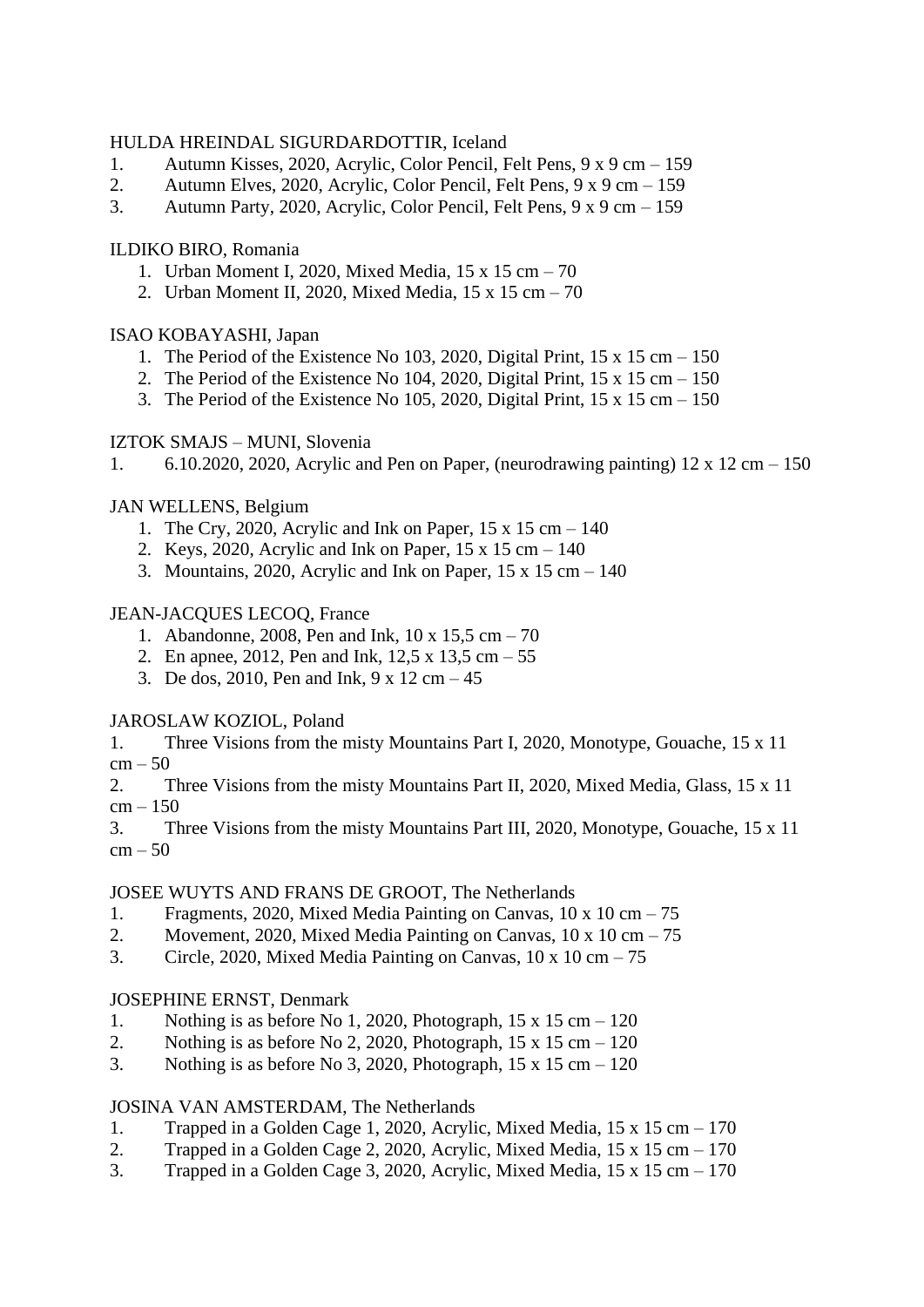JUHA JOONA, Finland/Sweden,

1. H is for, 2020, Found Objects, Mixed Media Installation,  $12 \times 11.5 \times 6$  cm  $-100$ 

## JULIA LUDWIG, Germany

- 1. Hummel (Bumblebee), 2020, Mezzotint, 10 x 10 cm 95
- 2. Untitled, 2020, Mezzotint, 10 x 10 cm 95

## JULIA PAYNE, Canada

- 1. Miner, 2020, Mixed Media, Staple Collage, 15 x 15 cm 50
- 2. This Too, Shall Pass, 2020, Mixed Media, Staple Collage, 15 x 15 cm 50
- 3. Excavation, 2020, Mixed Media, Staple Collage, 15 x 15 cm 50

## KAREN LINDBERG, Denmark

- 1. Study for a Nude I, 2020, Watercolor on Paper, 15 x 15 cm 110
- 2. Study for a Nude II, 2020, Watercolor on Paper,  $15 \times 15$  cm  $-110$
- 3. Study for a Nude III, 2020, Watercolor on Paper,  $15 \times 15$  cm  $-110$

## KAREN SERENA, Denmark

- 1. Nature I, 2020, Collagraph, Drawing, Watercolor, 12,5 x 12,5 cm 72
- 2. Nature II, 2020, Collagraph, Drawing, Watercolor, 12,5 x 12,5 cm 72
- 3. Nature III, 2020, Collagraph, Drawing, Watercolor,  $12.5 \times 12.5$  cm  $-72$

## KATARZYNA PYKA, Poland

- 1. Reflection I, 2020, Glass and Metal, 10,5 x 10 cm 150
- 2. Reflection II, 2020, Glass and Metal, 10,5 x 10 cm 150
- 3. Reflection III, 2020, Glass and Metal, 10,5 x 10 cm 150

### KIRSTEN HAMMOND ANDERSEN, Denmark

- 1. Longing 1, 2020, Mixed Media, 15 x 15 cm 95
- 2. Longing 2, 2020, Mixed Media, 15 x 15 cm 95
- 3. Longing 3, 2020, Mixed Media, 15 x 15 cm 95

### KURT RIES, Germany

1. Dream Faces, 2020, Watercolor and Ink,  $10 \times 15$  cm  $-100$ 

## LISA GRAHAM, U. S. A.

- 1. Occlusion Divided #2, 2020, Digital Print,  $9 \times 12$  cm  $-20$
- 2. Occlusion Divided #4, 2020, Digital Print,  $9 \times 12$  cm  $-20$

### LUKASZ KUSNIERZ, Poland

- 1. Pause 01, 2020, Photograph, 12,5 x 12,5 cm 200
- 2. Pause 02, 2020, Photograph, 12,5 x 12,5 cm 200

## MAGGIE KITCHING, England

- 1. Front, 2020, Mixed Media, 15 x 15 cm 80
- 2. Side, 2020, Mixed Media, 15 x 15 cm 80
- 3. Rear, 2020, Mixed Media, 15 x 15 cm 80

### MALGORZATA DROZD – WITEK, Poland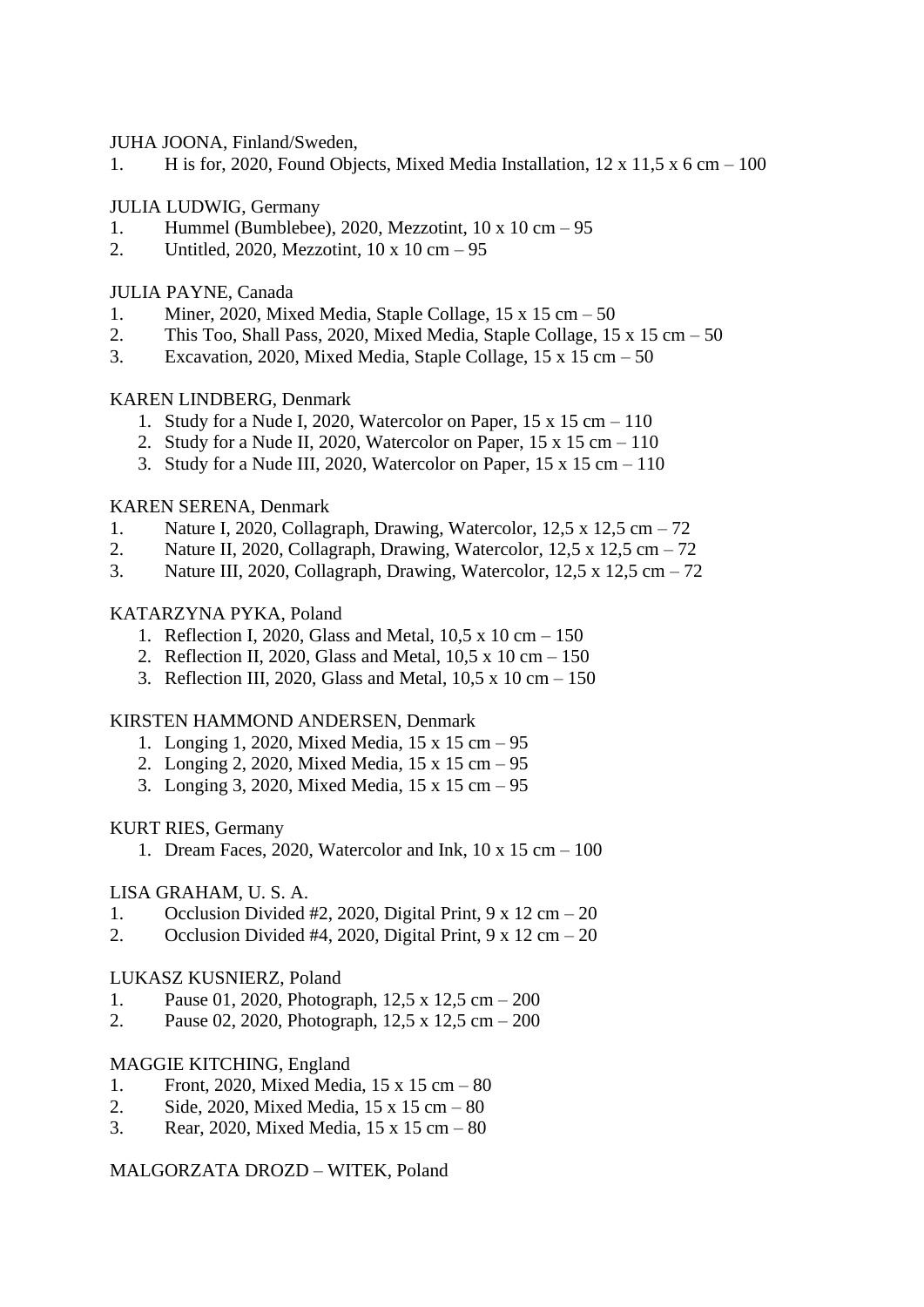- 1. Trapped II, 2020, Mixed Media, 13 x 10,8 cm 140
- 2. Trapped III, 2020, Mixed Media, 13 x 11 cm 140
- 3. Trapped IV, 2020, Mixed Media, 13 x 11,2 cm 140

# MARC SCHELSTRAETE, Belgium

- 1. Love 1, 2020, Acrylic on Canvas,  $10 \times 10 \text{ cm} 60$
- 2. Love 2, 2020, Acrylic on Canvas,  $10 \times 10 \text{ cm} 60$
- 3. Love 3, 2020, Acrylic on Canvas,  $10 \times 10 \text{ cm} 60$
- 4. Love 4, 2020, Acrylic on Canvas, 10 x 10 cm 60

## MARCELLE BENHAMOU, France

- 1. Dechirure I (Tear, tore, torn), 2020, Acryl, papier goudrune (Tar Paper) and Ink, 15 x  $15 cm - 150$
- 2. Dechirure II (Tear, tore, torn), 2020, Acryl, papier goudrune (Tar Paper) and Ink, 15 x  $15 cm - 150$
- 3. Dechirure III (Tear, tore, torn), 2020, Acryl, papier goudrune (Tar Paper) and Ink, 15 x  $15 cm - 150$

## MARI ASPOLA, Finland

- 1. Spirit of Florence Window, 2019, Watercolor on Cardboard Print, 15 x 15 cm 230
- 2. Spirit of Florence Museum, 2019, Watercolor on Cardboard Print, 15 x 15 cm 230
- 3. Spirit of Florence Street, 2019, Watercolor on Cardboard Print, 15 x 15 cm 175

## MARIA HEED, Sweden

- 1. View, 2020, Watercolor, Mixed Media, 15 x 11 cm 96
- 2. Step by Step, 2020, Watercolor, Mixed Media, 15 x 11 cm 96

# MARTHA WHITTEMORE, U. S. A.

- 1. Sentinel 1, 2020, Collage, 10,2 x 10,2 cm 30
- 2. Sentinel 2, 2020, Collage, 10,2 x 10,2 cm 30

# MAUD PROBST – RÖNNBOM, Sweden

- 1. Shadows on the Tree, 2020, Photo based Print,  $15 \times 15$  cm  $-50$
- 2. Shadows in the Woods, 2020, Photo based Print,  $15 \times 15$  cm  $-50$
- 3. Shadows in Town, 2020, Photo based Print,  $15 \times 15$  cm  $-50$

## MERIKE SULE – TRUBERT, Estonia

- 1. Morning, 2020, Photo Collage, 15 x 15 cm 70
- 2. Day, 2020, Photo Collage, 15 x 15 cm 70
- 3. Night, 2020, Photo Collage, 15 x 15 cm 70

## MIIA ROSENIUS, Finland

- 1. Nukkaposki, 2019, Paper Lithograph, 11 x 4,4 cm 40
- 2. Haviavaa, 2019, Paper Lithograph, 11  $x$  6 cm  $-40$

## MICHELINE COUTURE, Canada

- 1. Pandemie, 2020, Numerical Print, 10,7 x 10,7 cm 100
- 2. Covid, 2020, Numerical Print, 10,7 x 10,7 cm 100

## MIMI SHAPIRO, U. S. A.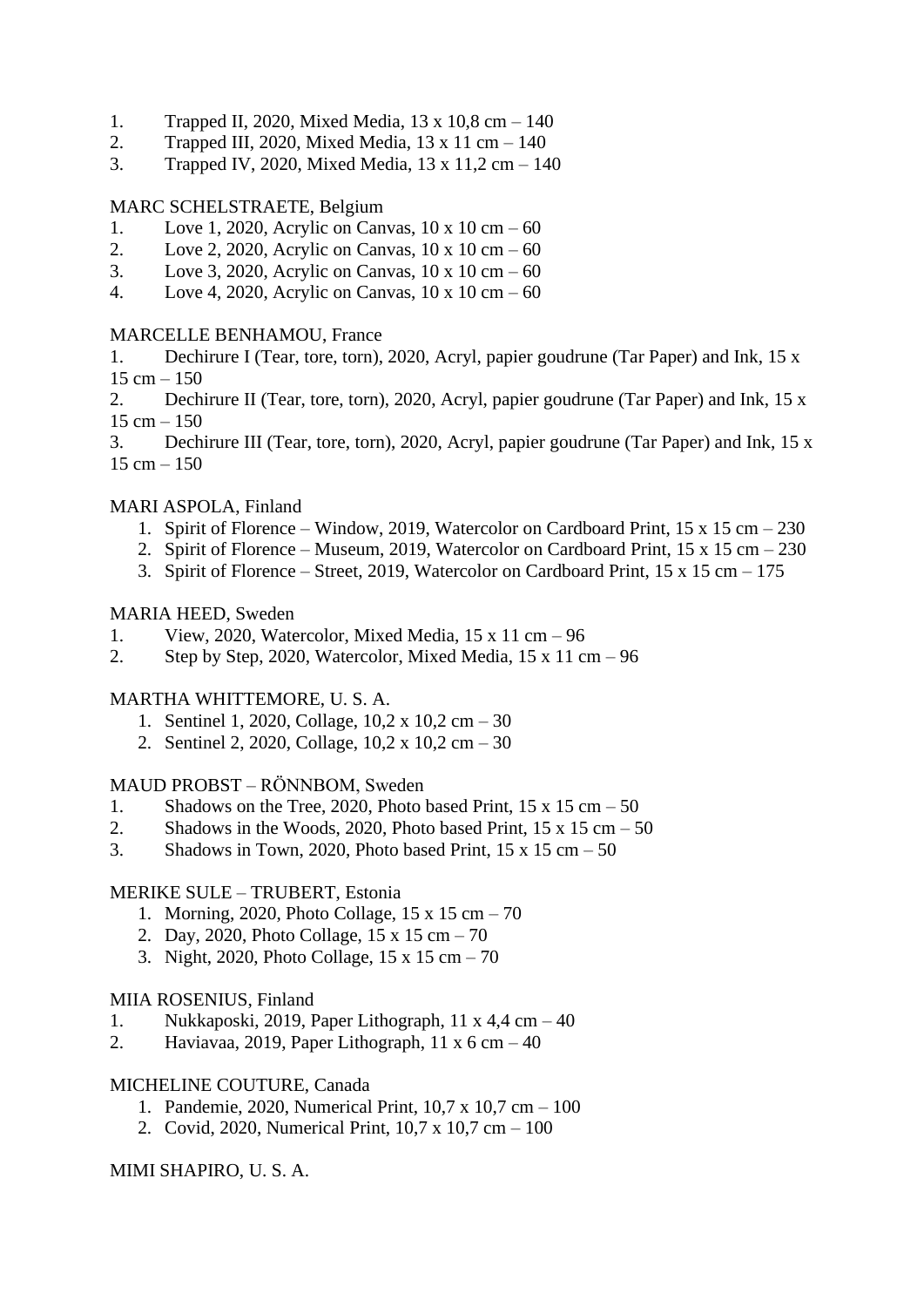- 1. Past may be, 2020, Collage, 15 x 15 cm 95
- 2. Present may be, 2020, Collage, 15 x 15 cm 95
- 3. Future may be, 2020, Collage, 15 x 15 cm 95

## MIRIAM LIBHABER, Mexico

- 1. The Crooked Houses, 2020, Mixed Media and Installation on Canvas, 15 x 15 x 4,5  $cm - 170$
- 2. Scaffolding and Stained Glass, 2020, Mixed Media and Installation on Canvas, 15 x  $15 \times 4, 5 \text{ cm} - 170$
- 3. In Town, 2020, Mixed Media and Installation on Canvas,  $15 \times 15 \times 4.5$  cm  $-170$

## MOJCA PERSE, Slovenia

- 1. SPACE, 2020, Mixed Media, Pencil and Coffee, 14,5 x 14,5 cm 30
- 2. IN SPACE, 2020, Mixed Media, Pencil and Coffee,  $14.5 \times 14.5 \text{ cm} 30$
- 3. TO SPACE, 2020, Mixed Media, Pencil and Coffee, 14,5 x 14,5 cm 30

## MONIQUE VAES, The Netherlands

- 1. Untitled I, 2020, Ink on Paper, 15 x 11 cm 110
- 2. Untitled II, 2020, Ink on Paper,  $15 \times 11$  cm  $-110$
- 3. Untitled III, 2020, Ink on Paper, 15 x 11 cm 110

## NADINE OTT – CALEMYN, Switzerland

- 1. Winter, 2020, Acryl on Paper, 15 x 15 cm 30
- 2. Magic, 2020, Acryl on Paper, 15 x 15 cm 30
- 3. My Garden, 2020, Acryl on Paper, 15 x 15 cm 30

## PÁL CSABA, Hungary

- 1. Attractions 01, 2020, Mixed Media on Paper,  $15 \times 15$  cm  $-55$
- 2. Attractions 02, 2020, Mixed Media on Paper,  $15 \times 15$  cm  $-55$

### PAULINA POCZETA, Poland

- 1. Hands Off 1, 2020, Own Technique, Textile Art, 14 x 14 cm 200
- 2. Hands Off 2, 2020, Own Technique, Textile Art, 14 x 14 cm 200
- 3. Hands Off 3, 2020, Own Technique, Textile Art, 14 x 14 cm 200

### RAGNHILD ARNEBERG, Norway

- 1. Silk Straw, 2020, Watercolor and Embroidery, 14 x 14 cm 195
- 2. Silk Leaves, 2020, Watercolor and Embroidery,  $14 \times 14$  cm  $195$
- 3. Silk Grass, 2020, Watercolor and Embroidery,  $14 \times 14$  cm  $195$

### RAIMO LEHTOMAA, Finland

- 1. Probably 1, 2020, Watercolor, Ink, 15 x 15 cm 50
- 2. Probably 2, 2020, Watercolor, Ink, 15 x 15 cm 50
- 3. Probably 3, 2020, Watercolor, Ink, 15 x 15 cm 50

### RENE VAN KEMPEN, The Netherlands

- 1. A Thin Red Line 01, 2020, Digital Print, Drawing,  $12 \times 10 \text{ cm} 75$
- 2. A Thin Red Line 02, 2020, Digital Print, Drawing,  $12 \times 10 \text{ cm} 75$
- 3. A Thin Red Line 03, 2020, Digital Print, Drawing,  $12 \times 10 \text{ cm} 75$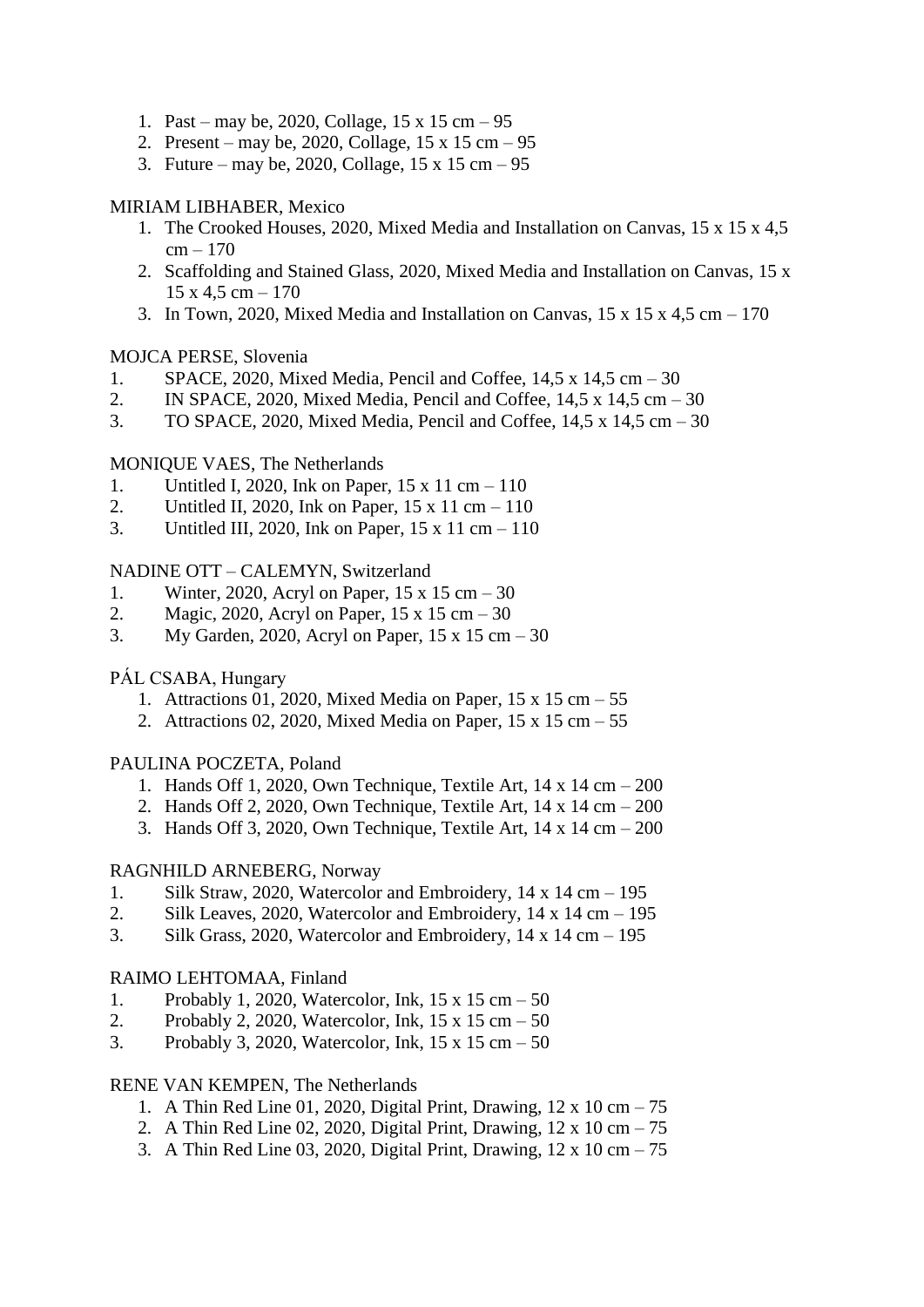## RENI DONKOVA, Austria

- 1. Wie ein Landschaft 1, 2020, Oil on Synthetic Paper, 15 X 15 cm 150
- 2. Wie ein Landschaft 2, 2020, Oil on Synthetic Paper, 15 X 15 cm 150
- 3. Wie ein Landschaft 3, 2020, Oil on Synthetic Paper, 15 X 15 cm 150

## RICH DETHLEFSEN, Denmark

1. Stormy Weather, 2020, Mixed Media, 14,5 x 14,5 cm – 100

## RITVA LINDBERG, Finland

- 1. Moment I, 2020, Watercolor and Gouache, 15 x 15 cm 100
- 2. Moment II, 2020, Watercolor and Gouache,  $15 \times 15$  cm  $100$
- 3. Moment III, 2020, Watercolor and Gouache,  $15 \times 15$  cm  $-100$

## RUTH HENKEL, The Netherlands

- 1. Autumn Leaves I, 2020, Pencil, Watercolor, Collage, 11,3 x 10 cm 220
- 2. Autumn Leaves II, 2020, Pencil, Watercolor, Collage,  $11.3 \times 10.5$  cm  $-220$

## SANDRA SCHEENSTRA, The Netherlands

- 1. Made in Lockdown I, 2020, Watercolor, 15 x 15 cm 120
- 2. Made in Lockdown II, 2020, Watercolor, 15 x 15 cm 120
- 3. Made in Lockdown III, 2020, Watercolor, 15 x 15 cm 120

## SARA WAISBURD, Mexico

- 1. CUIDATE 1, 2020, Acrylic on Facemask, 9 x 15 cm 70
- 2. CUIDATE 2, 2020, Acrylic on Facemask, 9 x 15 cm 70
- 3. CUIDATE 3, 2020, Acrylic on Facemask, 9 x 15 cm 70

## SILVIA LAUER – SCHULZ, Germany

- 1. Providence,  $2020$  (Oct), Acrylic on Cardboard,  $15 \times 15$  cm  $-250$
- 2. Fate, 2020 (Oct), Acrylic on Cardboard, 15 x 15 cm 250
- 3. Conversion, 2020 (Oct), Acrylic on Cardboard, 15 x 15 cm 250

### SOLANGE KOWALEWSKI, France

- 1. So Little, 2020, Inks, Collage, Pencil and Color Pencil, 15 x 7,9 cm 55
- 2. Too Little, 2020, Inks, Collage, Pencil and Color Pencil,  $15 \times 7.5$  cm  $-55$
- 3. And More Great, 2020, Inks, Collage, Pencil and Color Pencil, 15 x 11.8 cm 60

### STEFANIE AYDIN, Turkey

- 1. To-Not-Gather 01, 2020, Handmade Felt and Threat, 15 x 15 cm 35
- 2. To-Not-Gather 02, 2020, Handmade Felt and Threat, 15 x 15 cm 35

## STEVE BABBITT, U. S. A.

- 1. Woman, 2020, Photograph, 12,7 x 12,7 cm 110
- 2. Pool, 2020, Photograph, 12,7 x 12,7 cm 110
- 3. Adobe, 2020, Photograph, 12,7 x 12,7 cm 110

## SYLVIE BRUNEAU, France

- 1. Three Free Trees I, 2020, Mixed Media on Paper,  $15 \times 15$  cm  $-60$
- 2. Three Free Trees II, 2020, Mixed Media on Paper,  $15 \times 15$  cm  $-60$
- 3. Three Free Trees III, 2020, Mixed Media on Paper,  $15 \times 15$  cm  $-60$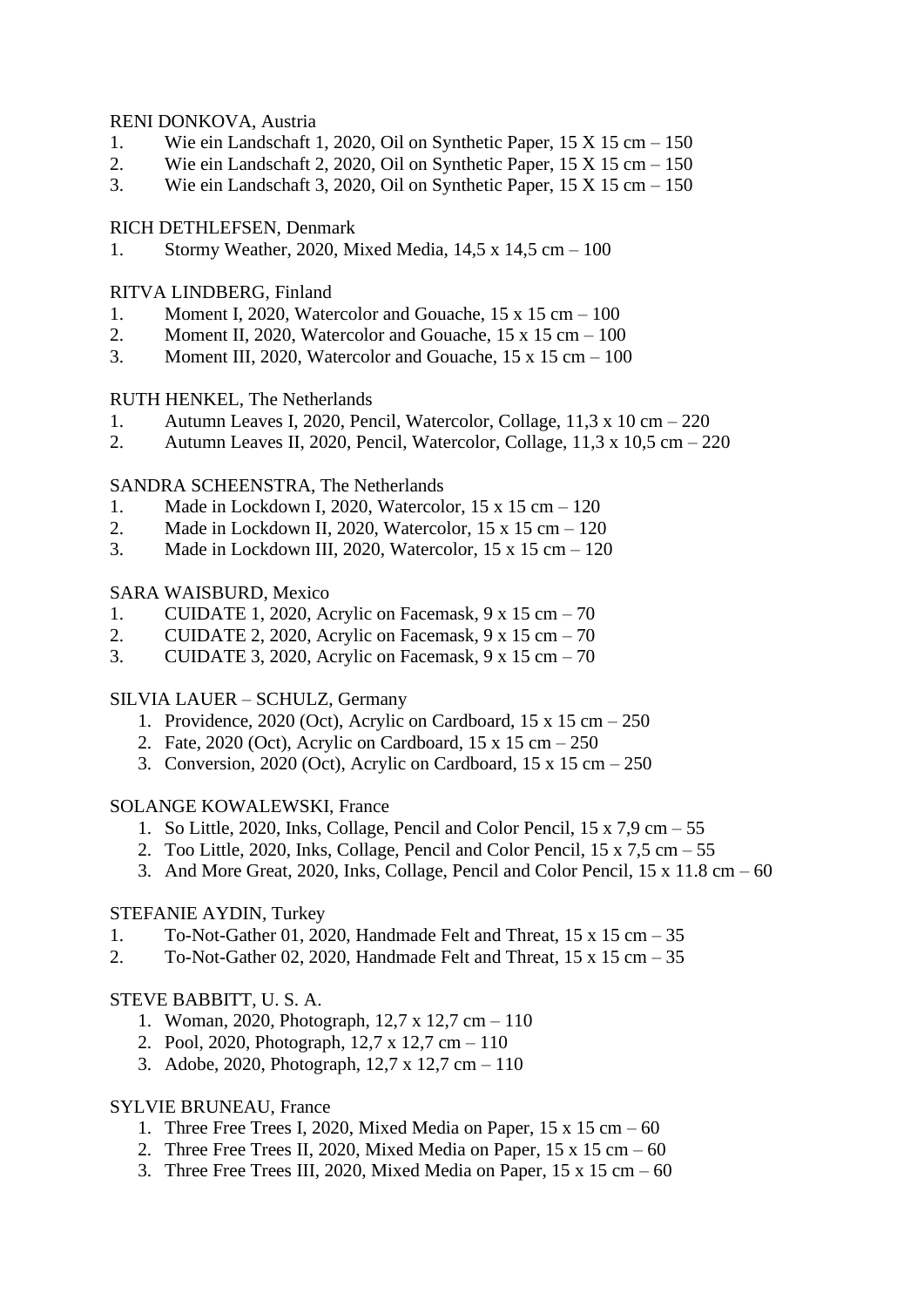## SVITLANA LUTSIV, Ukraine

- 1. Meteor 2020, Mixed Media, 9 x 9 cm 40
- 2. Ship, 2020, Mixed Media,  $9 \times 9$  cm  $-40$
- 3. Fly, 2020, Mixed Media,  $9 \times 9$  cm  $-40$
- 4. Body, 2020, Mixed Media, 9 x 9 cm 40

## TANIA BEAUMONT, England

- 1. Autumn I, 2020, Lino Print on Collage, 15 x 15 cm 65
- 2. Autumn II, 2020, Lino Print on Collage, 15 x 15 cm 65

## TIINA SALO – DEVRIES, Finland

- 1. Lockdown Do not Enjoy, 2020, Acrylic on Paper, 15 x 15 cm 130
- 2. Partial Reopening Breath a Little, 2020, Acrylic on Paper,  $15 \times 15$  cm  $130$
- 3. Responsible Opening Try to Live Again, 2020, Acrylic on Paper, 15 x 15 cm 130

## TILEMACHOS PILITSIDIS, Greece

- 1. The March of the Corona Virus I, 2020, Oil on Canvas,  $15 \times 15$  cm  $150$
- 2. The March of the Corona Virus II, 2020, Oil on Canvas,  $15 \times 15$  cm  $150$
- 3. The March of the Corona Virus III, 2020, Oil on Canvas, 15 x 7 cm 150

## TOMASZ BELEW, Poland

- 1. Dotting I, 2020, Digital Print, 9,7 x 9,7 cm 90
- 2. Dotting II, 2020, Digital Print, 9,7 x 9,7 cm 90
- 3. Dotting III, 2020, Digital Print, 9,7 x 9,7 cm 90

## TOMOKO KAZAMA – OBER, France

- 1. Shake of the Yoke of Lockdown I, 2020 (April), Acrylic, Chines Ink, Oil Pastel, 22,7  $x$  22,7 cm  $-400$
- 2. Shake of the Yoke of Lockdown II, 2020 (April), Acrylic, Chines Ink, Oil Pastel, 22,7  $x 22,7 cm - 400$
- 3. Shake of the Yoke of Lockdown III, 2020 (April), Acrylic, Chines Ink, Oil Pastel, 22,7  $x 22.7 cm - 400$

## TORSTEN PAUL, Germany

- 1. Boat I, 2020, Oil on Wooden Panel, 15 x 15 cm 250
- 2. Boat II, 2020, Oil on Wooden Panel, 15 x 15 cm 250
- 3. Boat III, 2020, Oil on Wooden Panel, 15 x 15 cm 250
- 4. Boat IV, 2020, Oil on Wooden Panel, 15 x 15 cm 250

### TSAI-PING SHIEH, Taiwan

- 1. Perceive I, 2020, Relief Linocut, 15 x 15 cm 80
- 2. Perceive II, 2020, Relief Linocut, 15 x 15 cm 80
- 3. Perceive III, 2020, Relief Linocut, 15 x 15 cm 80

### YASUFUMI TAKANO, Japan

- 1. Silent Corner (Architrave of Water Tower), 2020, 14 x 9,3 cm 80
- 2. Silent Corner (Empty Squid Drying Plant), 2020, 14 x 9,3 cm 80
- 3. Silent Corner (Wall of an Old Parking Lot), 2020, 14 x 9,3 cm 80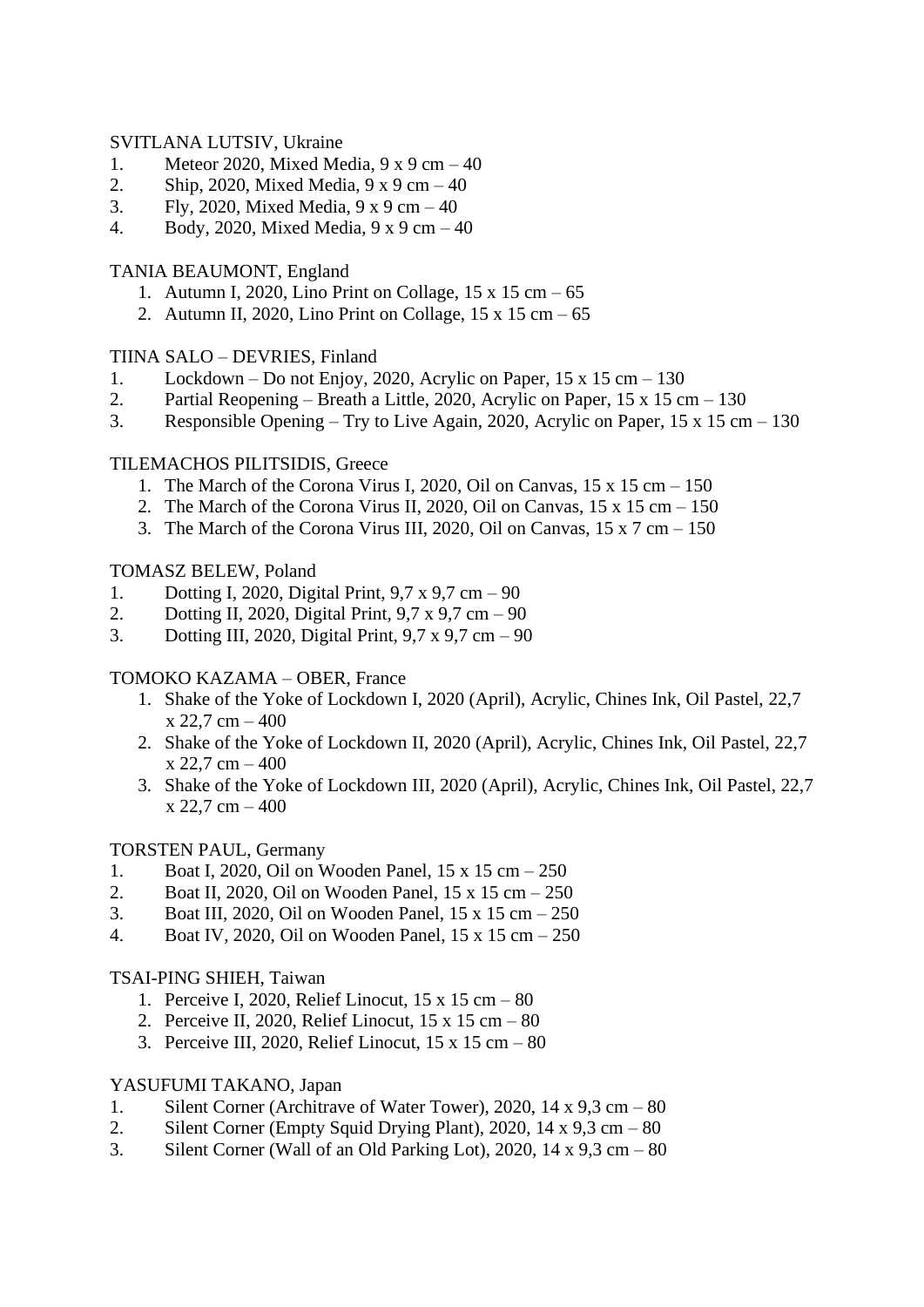## YASUYUKI UZAWA, Japan

- 1. Untitled aw-6, 2020, Acrylic, Watercolor on Paper, 15 x 15 cm 96
- 2. Untitled aw-2, 2020, Acrylic, Watercolor on Paper,  $15 \times 15$  cm  $-96$
- 3. Untitled aw-3, 2020, Acrylic, Watercolor on Paper,  $15 \times 15$  cm  $-96$

# YELENA KUKHARENKO, U. S. A

1. Unplugged, 2020, Acrylic on Wood,  $15 \times 15$  cm  $-30$ 

# YOICHI FUJITA, Japan

1. Hakuba Sanroku Left, 2020, Acrylic and Pigment on Canvas over Board, 15 x 15 cm – 200

2. Hakuba Sanroku Center, 2020, Acrylic and Pigment on Canvas over Board, 15 x 15  $cm - 200$ 

3. Hakuba Sanroku Right, 2020, Acrylic and Pigment on Canvas over Board, 15 x 15 cm – 200

## YOUSIF ABADI, Iraq/The Netherlands

- 1. Victim, 2020, Mixed Media, 15 x 15 cm 220
- 2. Hollands Citizen, 2020, Mixed Media, 15 x 15 cm 220
- 3. Chai, 2020, Mixed Media, 15 x 15 cm 220

## YOZO SANO, Japan

- 1. Element 76, 2020, Digital Print, Washi on Wooden Board, 15 x 15 cm 100
- 2. Inspiration 49, 2020, Digital Print, Washi on Wooden Board,  $15 \times 15$  cm  $-100$
- 3. Inspiration 53, 2020, Digital Print, Washi on Wooden Board, 15 x 15 cm 100

# YUTTHANA NIMGATE, Thailand

1. Cat – 2020 Thai, 2020, Digital Etching, 15 x 8,7 cm – 35

# YVAN LAFONTAINE, Canada

- 1. LA CHUTE, 2020, Digital Print enhanced with black Ink, 15 x 15 cm 150
- 2. NENUPHARS, 2020, Digital Print enhanced with black Ink, 15 x 15 cm 150
- 3. VUE DU MARAIS, 2020, Digital Print enhanced with black Ink, 15 x 15 cm 150

## ZARKO VREZEC, Slovenia

- 1. SKETCH 1, 2019, Acrylic, Pencil Collage, 15 x 7,7 cm 100
- 2. SKETCH 2, 2019, Acrylic, Pencil Collage, 15 x 7,7 cm 100
- 3. SKETCH 3, 2019, Acrylic, Pencil Collage, 15 x 7,7 cm 100

## ZIGMANTAS BRAZAUSKAS, Lithuania

- 1.  $K + M$  1, 2020, Watercolor and Pencil, 12 x 12 cm 110
- 2.  $K + M$  2, 2020, Watercolor and Pencil,  $12 \times 12$  cm  $-110$
- 3.  $K + M$  3, 2020, Watercolor and Pencil, 12 x 12 cm 110

## Bulgarian Artists

## ANNA TZOLOVSKA, Bulgaria

- 1. Tattooed Totem 1, 2020, Wood and Glass,  $12 \times 7 \times 5$  cm  $-250$
- 2. Tattooed Totem 2, 2020, Wood and Glass,  $12 \times 7 \times 5$  cm  $-250$